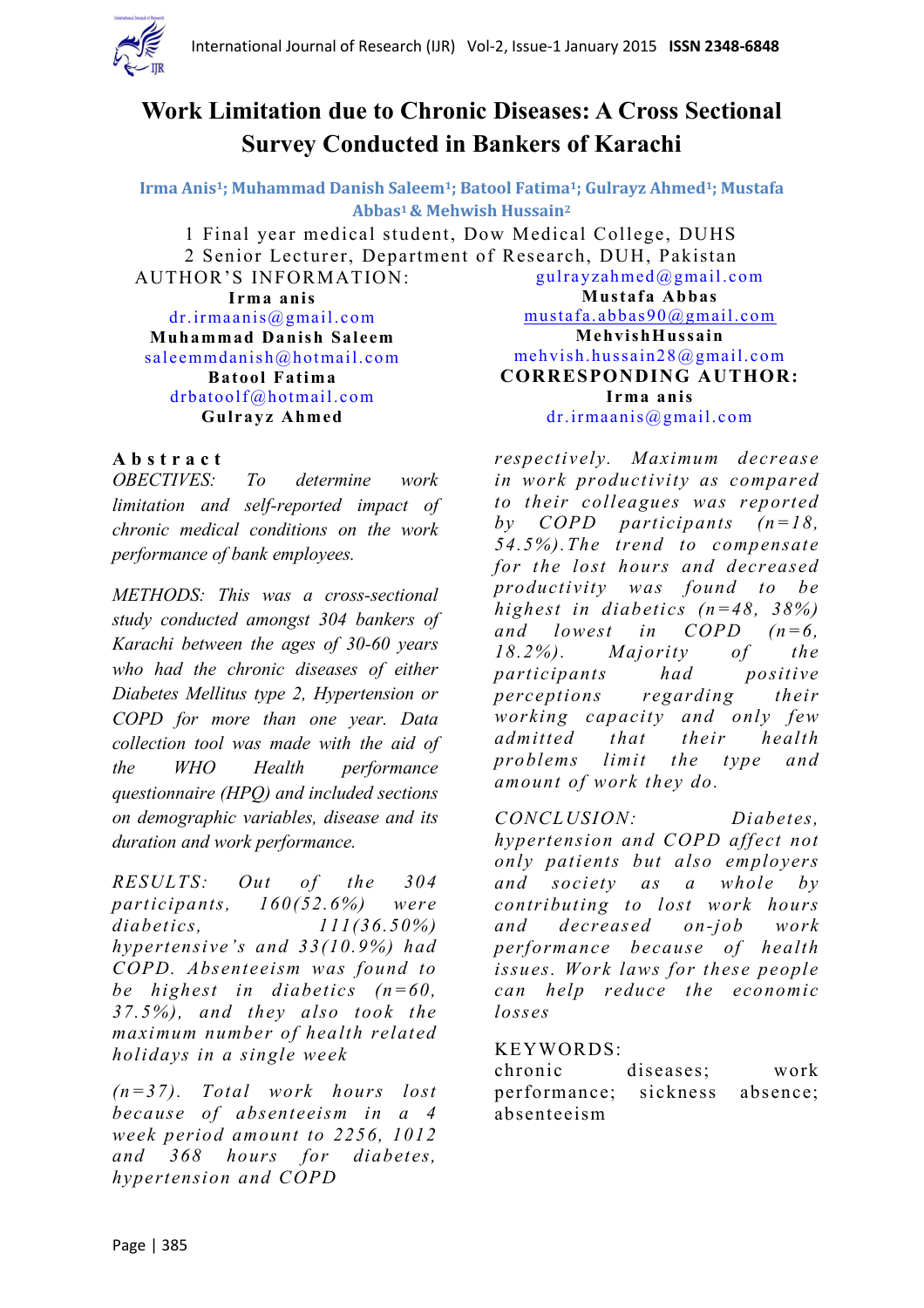

employees show up for work but are unable to perform up to the usual standards. In 2003, Karen Davis and colleagues found that 69 million employees were absent on 407 million work days at a cost of 248 billion to the employers.  $[6]$ A study undertaken by the Milken<br>institute  $[2]$  reported that institute  $\begin{bmatrix} 2 \end{bmatrix}$  reported that Presenteeism accounts for a greater output loss as compared to absenteeism and that chronic disease is one of the most common



#### **Introduction:**

The prevalence of chronic noncommunicable disease is on the rise worldwide, especially in the  $developing$  countries.<sup>[1]</sup> WHO defines chronic disease as a slowly progressing illness spanning a long period of time.  $[1]$ Few such chronic illnesses which remain the main focus of both patients and health care providers alike are hypertension, diabetes mellitus, chronic obstructive pulmonary disease (COPD) and cancer. Treatment of these chronic illnesses is mostly palliative as none of them is completely curable and death is inevitable if not by the disease itself then by related factors.<sup>[2]</sup> The sedentary life style coupled with the stress of everyday life is major factors contributing to the increased prevalence of chronic diseases. These conditions not only cause a great financial burden in terms of medical treatment rendered but the productivity losses due to decreased work performance, sickness absenteeism and disability are great as well.<sup>[3]</sup>

Functional limitation as defined by WHO is 'the inability to complete simple or complex tasks due to any health problem'.  $[4]$ Work limitation is the lack of capacity to meet the physical, cognitive and psychological demands of a job effectively. People with work limitation require a revised work schedule which includes extra rest periods and a short leave.  $[5]$  Work limitation may present itself as sickness, absenteeism and presenteeism. Absenteeism is defined as number of work days missed due to sickness while presenteeism is decreased productivity that occurs when sick

causes of presenteeism. The report further disclosed that lost productivity due to absenteeism and presenteeism combined was highest for hypertension, at \$280 billion annually. Lost productivity for diabetes and COPD was \$105 billion and \$94 billion respectively<sup> $[2]$ </sup> Loeppke et al reported that costs incurred due to decreased individual economic productivity were 4 times greater than the direct medical cost of managing the disease  $[7]$ Wasay et al. reported a 33% prevalence of hypertension and 25% diabetes prevalence in people aged 45 or above in Pakistan with a rate of 5.4% in people aged over 15 years.  $[8]$  COPD is less common than diabetes and hypertension, with a total of 64 million cases globally, responsible for over 5% of total deaths in the year 2005. [ 9 ] Bankers constitute the elite working class of our society. Their sedentary lifestyle, lack of physical activity, high level of stress and smoking habit,

predisposes them to hypertension  $\begin{bmatrix} 10 \\ 0 \end{bmatrix}$ , diabetes  $\begin{bmatrix} 11 \\ 1 \end{bmatrix}$  and COPD  $[12]$ . The purpose of our study was to assess work limitation in bankers who had the chronic diseases of either hypertension, COPD or diabetes mellitus in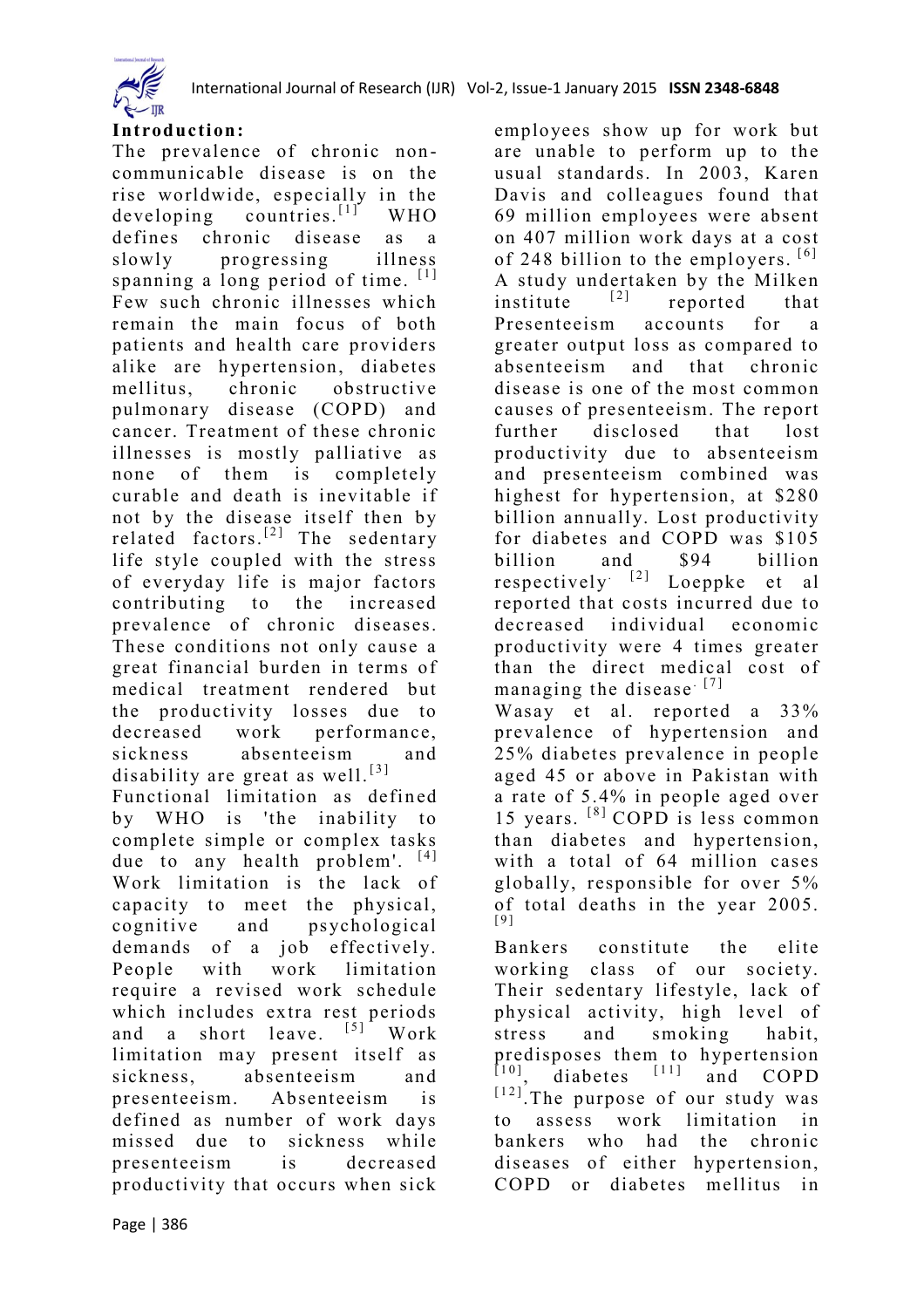

terms of Absenteeism and Presenteeism scores and to determine their view point regarding the effects of their disease on their work performance.

## **Methods:**

**Study design and Setting:** A cross-sectional study was conducted over a period of 3 months from June 2012 to August 2012 in different banks of Karachi, Pakistan. The data was collected from the participants by convenient sampling in form of an oral interview.

**Sample size:**Sample size was calculated using proportion of work impairment among chronic ill employees measured as 17.8% to  $36.4\%$  (Average  $27.1\%$ ). [13] Using 95% CI and 5% margin of error, the sample size was 304.

**Participants:** The study included working males and females between the ages of 30 -60 years who had any one of the chronic illness of either hypertension, or diabetes mellitus type 2 or chronic obstructive pulmonary disease (COPD). The participants needed to have had the disease diagnosed for duration of more than one (1) year and would still be working in their current job as a banker despite of their illness.

All those who fell outside the age range or those who were not currently working because of early retirement, vacation/leave or suspension were not included. Those participants with more than one chronic illness and those with any other existing co-morbid condition were also excluded.

**Tool:** Data collection tool was formulated using the help of the modified WHO Health performance questionnaire (HPQ).

**Rationale for the HPQ approach to work limitation:**WHO health performance questionnaire (HPQ) is a self-reporting questionnaire designed in 2002. It is an elaborated form of work role module of WHO Disability assessment schedule (WHO-DAS). [14] HPQ was developed after a systematic review of existing work performance related questionnaires and pilot interviews, followed by development of a preliminary questionnaire which was further improvised through pilot testing and surveys.  $[14]$  Three outcomes are measured in HPQ: Absenteeism, work performance and job related accidents

**Variables:** The tool included two sections. The first section comprised of basic socio demographics such as age, education, income, the disease, its duration and work input in terms of hours per week. The second section included open ended questions regarding their performance in the past week as compared to their colleagues. In the end, they were asked to rate their performance during the past 7 days and their usual job performance over the past year and also their performance in comparison to their colleagues. It was assessed by a simple, selfreporting 0-10 scale in which 0 was defined as the worst job performance and 10 was defined as top work performance on their current job.

**Calculating Absenteeism:** Absenteeism is the difference between required working hours and given input hours for total time period of 4 weeks. Negative absenteeism showed that participants worked more hours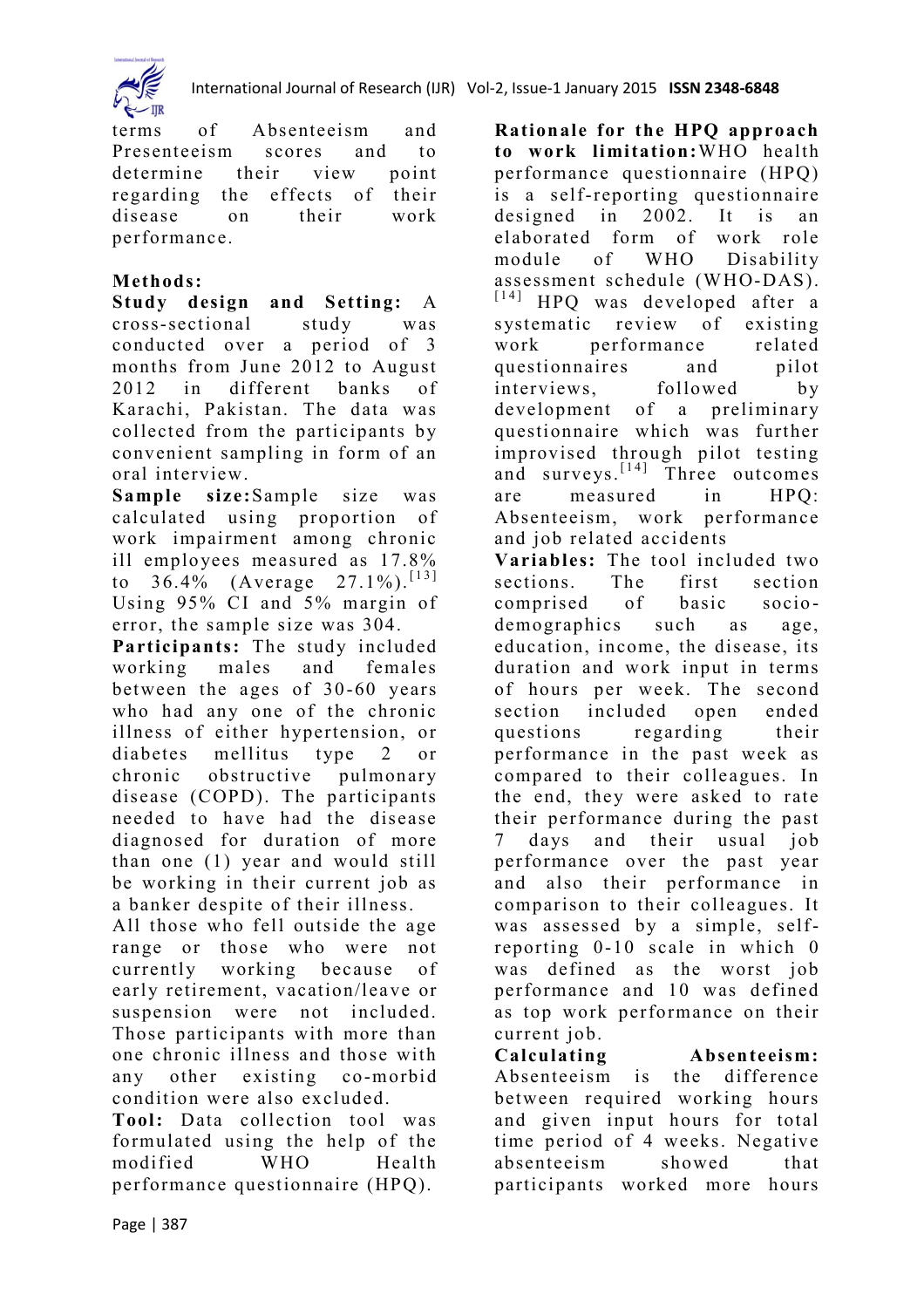

than required and a high score indicated a higher amount of absenteeism.<sup>[15]</sup> Absolute absenteeism: 4(A– B)

Where,  $A =$  total hours required to work in a week

 $B =$  total hours worked by the participant in the past week

**Calculating Absenteeism rate:**  Ratio of number of hours lost in four weeks and the total hours that could have been worked in four weeks.

**Calculating Presenteeism:**  Presenteeism is the percentage of productivity/ work performance of the participant rated out of ten with ten being the maximum  $[15]$ 

| Calculating                      |  |  | Relative         |  |  |  |
|----------------------------------|--|--|------------------|--|--|--|
| presenteeism/<br>productivity:   |  |  | work<br>Relative |  |  |  |
|                                  |  |  |                  |  |  |  |
| narticinants' actual nerformance |  |  |                  |  |  |  |

participants` actual performance (C) to the performance of most workers at the same job  $(D)$ . [15] All values below 1 were taken as lesser performance than peers, all values above 1 were taken as performance greater than peers.

**Combined score:** To determine whether the respondents were compensating the lost work hours with increased productivity, a combined score was calculated by obtaining the product of relative absenteeism with relative presenteeism. A score  $>1$  meant that they were compensating.

**Statistical methods:** All collected data were entered and analyzed in SPSS v18. Categorical data were presented in form of frequencies and percentages. As the data were found to be skewed by normality test, most continuous variables were presented as median with inter quartile range. Participants were divided on the basis of their disease into three groups for most of the statistical analyses. Associations between diseases and socio-demographic variables were found by Chi-square tests. Difference between diseases and variables of work Limitation were found by Kruskal-Wallis test. Effect of socio-demographic factors and work Limitation on Absenteeism and Presenteeism were found by Kruskal-Wallis test. Spearman's Correlation was applied to see the effect of continuous variables on Absenteeism and Presenteeism. P value less than 0.05 was taken as significant.

**Ethical considerations:** The study was reviewed and approved by Dow University of Health Sciences research department. Informed consent was obtained from all the participants.

## **Results:**

**Demographics:** A total of 304 participants were included in the study. Of these,  $160(52.6%)$  were diabetics, 111(36.50%) hypertensive and 33(10.9%) had COPD.Mean age of the participants was 49.06±7.42 years and the mean duration of their illness since diagnosis was 7.49±5.31 years. Two hundred and twelve (69.7%) participants were males with a male to female ratio of 1.43:1. Two hundred and eighty six (94.1%) were married. Most respondents were well educated with post-graduation was the most common qualification. Most participants (n=84, 27.6%) were earning between Pakistani Rupee (PKR) 50,000-80,000 monthly. **Table 1** shows the demographic distribution of the three groups of participants.

**Absenteeism:** Median absolute absenteeism of the participants was 0 (28) with minimum of -80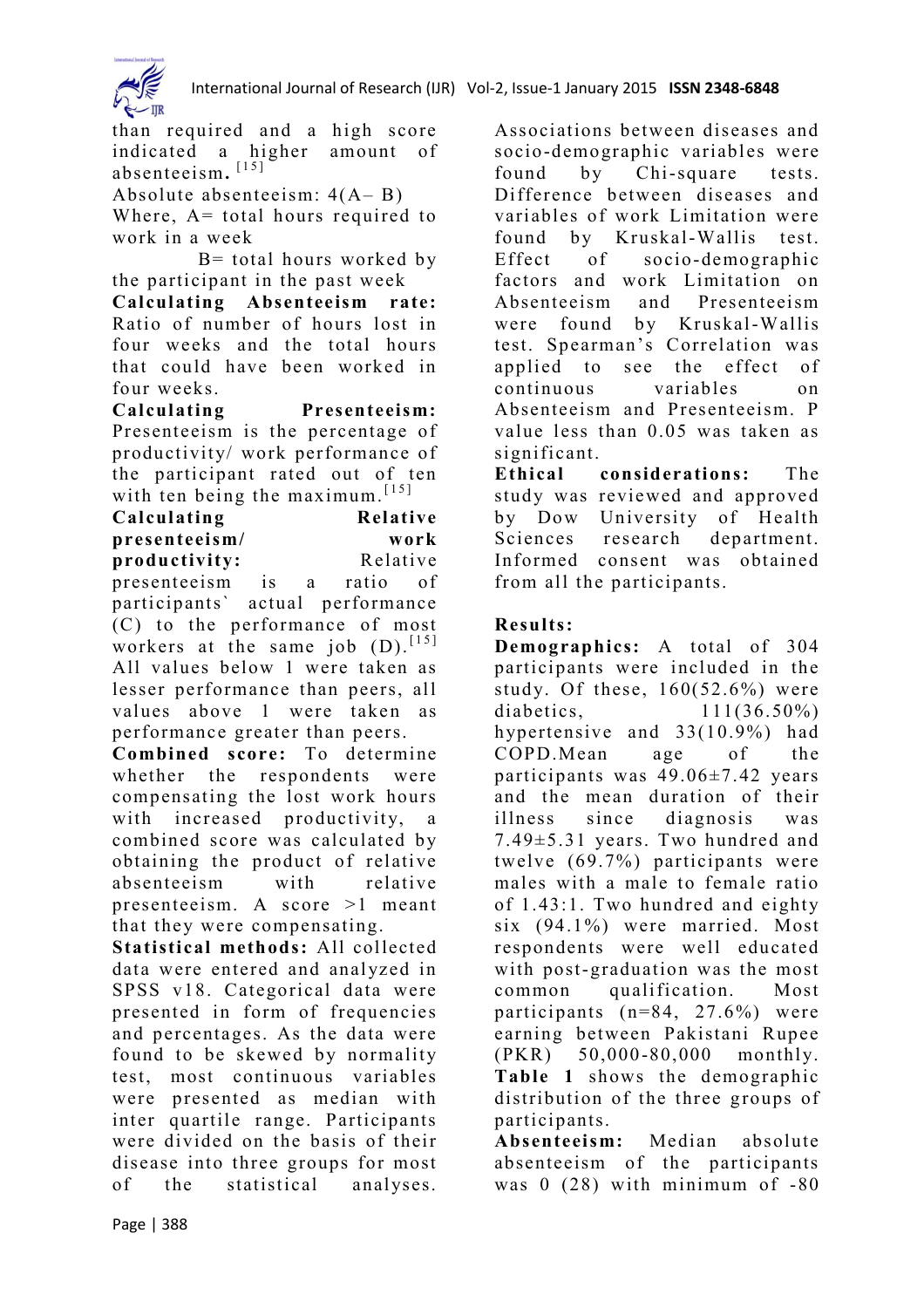

and maximum of 144. P value for association for absolute absenteeism between the three diseases was 0.719. **Table 2** shows the characteristics of absenteeism amongst the participants of the three diseases. Amongst diabetics, the median absolute absenteeism was 0 (40) with minimum -80 and maximum 144. Amongst hypertensives, the median absolute absenteeism was 0 (16) with minimum -60 and maximum 100. Amongst COPD, the median absolute absenteeism was 4 (30) with minimum -60 and maximum 40.

**Presenteeism:** For diabetes and hypertensives, the median absolute presenteeism was 80 (20). For participants with COPD, the median absolute presenteeism was 80 (10). P value for association between the three diseases was 0.850.

**Association of Absenteeism and Presenteeism with** 

**demographics:** The absenteeism and presenteeism of diabetic and COPD patients were not affected by the variable age. However, absenteeism of hypertensive patients significantly increased with age. Gender, education and income levels had significantly different effect on absenteeism and presenteeism of diabetic bankers. For hypertensive bankers, education and income levels affected their absentee ism while presenteeism was affected by income levels. Such effect of education and income was found conversely on absenteeism and presenteeism of COPD patients. Marital status had no effect on absenteeism of different disease participants. However, presenteeism of hypertensive and COPD patients varied between married and single bankers. **Table 3** shows these findings in detail.

**Relative presenteeism/ Work productivity:** P-value for association between the three diseases for Relative Presenteeism was  $0.294$ . Relative Productivity of the participants compared to their peers, was predicted by relative Presenteeism. Eighteen (54.5%) COPD, Fifty two (46.8%) hypertensive and sixty three (39.4%) diabetic participants` exhibited lesser productivity than fellow peers. Three  $(1.9\%)$ diabetics and 7 (6.8%) hypertensives reported greater productivity than their coworkers. Hence, it is safe to say that COPD participants exhibited maximum decrement in work productivity

**Combined Score:** Amongst Diabetics, 48 (30%) showed greater productivity to compensate for the lost hours. For Hypertensives, 29 (26.1%) showed greater productivity to compensate for the lost hours. For COPD, 6(18.2%) showed greater productivity to compensate for the lost hours. The compensation profile was best amongst the diabetics and worst amongst the COPD.

**Participants' perception about**  their work performance: When asked about performance of work in comparison with other peers at work,  $69$   $(43.1\%)$  diabetics thought it to be somewhat better and 50 (31.2%) thought it to be a little better. About 44 (40%) hypertensives thought it to be somewhat better and 29 (26.1%) thought it to be average. 13 (40%) of participants with COPD thought it to average while 7 (21.2%) thought it to be somewhat better  $(p-value=0.049)$ .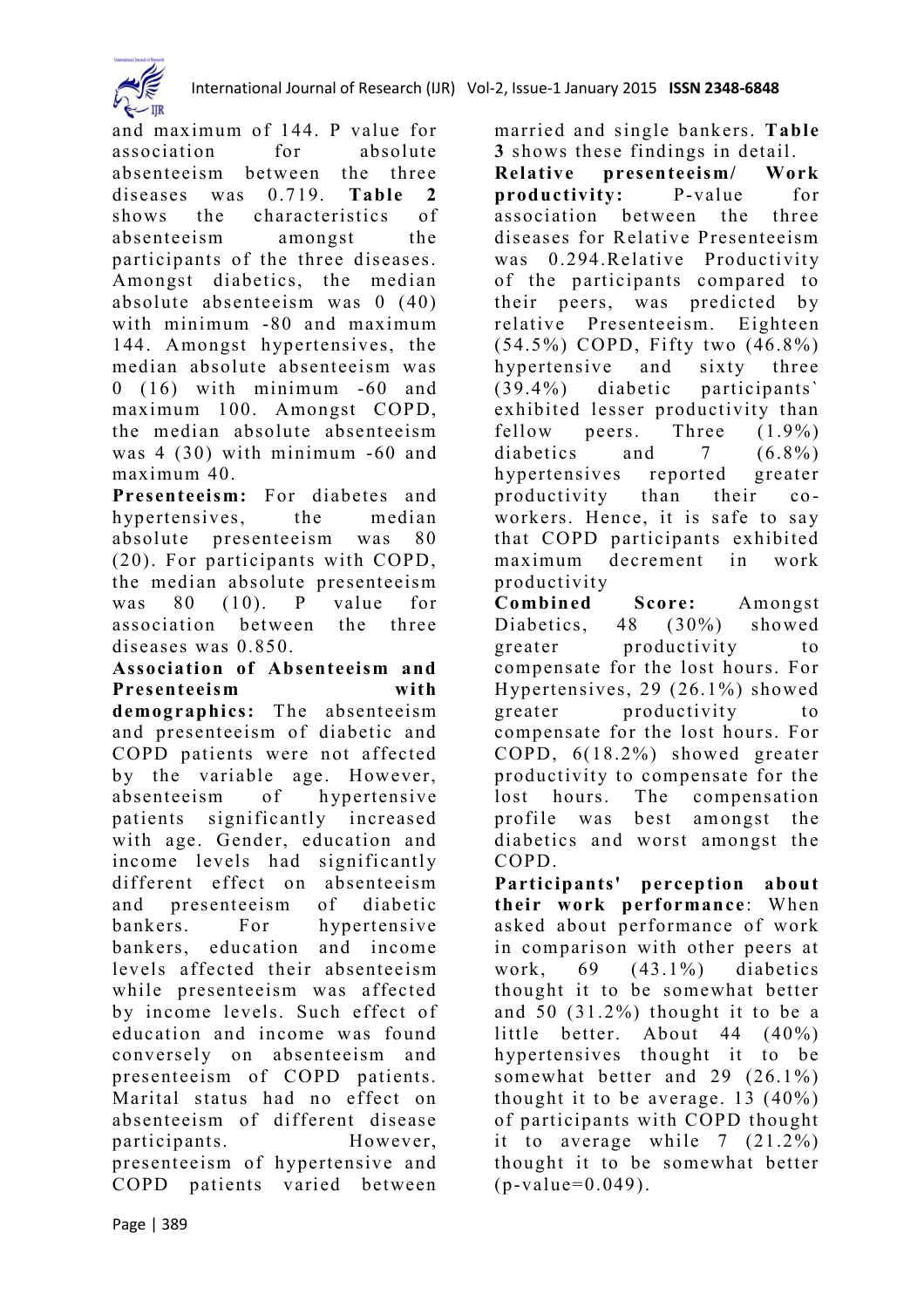

When asked about health problems limiting their work performance, 73 (45.6%) diabetics reported little of the time and 37 (23.1%) reported some of the time, 49 (44.1%) hypertensives reported little of the time and 31 (27.9%) reported some of the time, 13 (39.4%) COPD reported little of the time and 11 (33.3%) reported none of the time  $(p-value=0.132)$ .

## **Discussion:**

The numbers of hours lost daily and the number of work days lost collectively effects the economy of the country. However, the greatest effect is on the patients and their families, especially if the patient is the sole bread winner. This is true for all the working classes irrespective of the socio-economic status.

In our study the population taken was bank workers. Diabetes (52.6%) was the most common of the three afflictions seen, followed by hypertension (36.5%) The least percentage was of COPD (10.9%) but with the increasing prevalence in both the developed and the developing countries, there is a marked increase in its socio economic burden.  $[16]$ 

### **Absenteeism:**

Absenteeism is defined as missed work days either full or partial due to any reason. One of the main reasons of which is sickness. According to National Health Interview Survey of 1994 by National Academy of Aging, the proportion of workers with chronic conditions who report missing a day or more of work was higher in workers with chronic conditions.  $[17]8%$  of hypertensive participants missed a day or more as compared to 6% without any chronic ailment.  $[17]$ The proportion of limitation of a hypertensives' ability in the amount and type of work they can do is almost double the proportion of those without hypertension.  $[17]$ In our study, absenteeism was observed by 51.5% of COPD, much greater than the hypertensives and diabetic participants. This could be explained by the fact that COPD patients experience acute exacerbations in which the patient is more likely to become house bound. Meanwhile in another study, 19.9% of patients suffering from respiratory conditions were found unable to work where as those who were working averaged an annual income loss of  $$3,143$ .<sup>[18]</sup>

Absenteeism rate was found to be highest for diabetes in our study population. Diabetes imposes a great economic burden not only on the patient but also on the country as a whole. Vijan et al reported that diabetes had a great negative effect on the economic output of a patient due to lost work days, early retirement, disability and mortality.  $[19]$  The medical costs alone can be a huge burden in itself but the productivity losses due to diminished working capacity coupled with sick leaves/absent work days are even more staggering.

In our study, more females reported absenteeism as compared to males. This female excess in sickness absence might be explained by the fact that they are better than men in recognizing their symptoms and seeking medical care.The association between female gender and absenteeism was significant in case of diabetes (p-value  $= 0.035$ ) and was also consistent with a study conducted by Julius who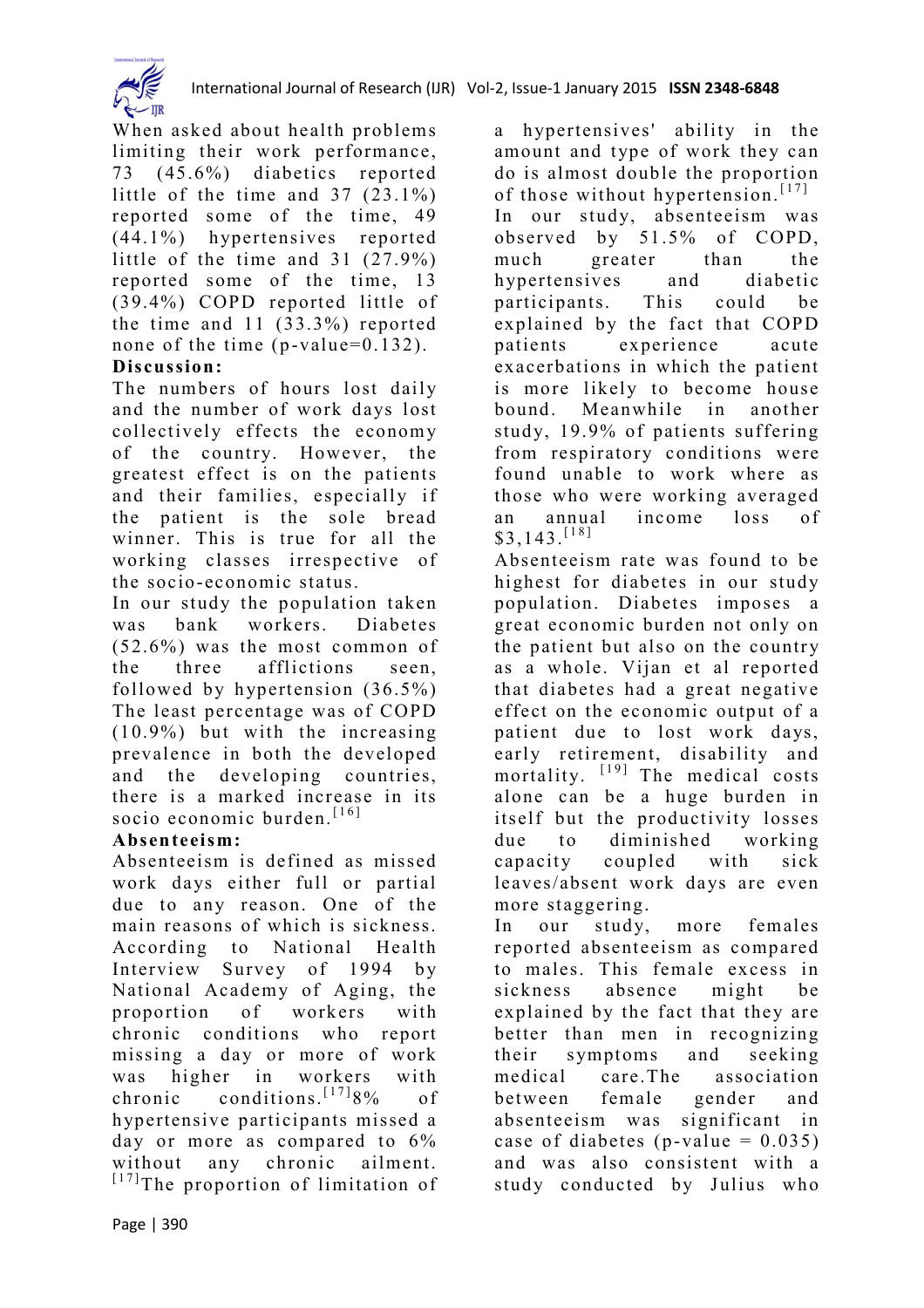

showed a higher absenteeism rate for diabetic women.<sup>[20]</sup>

#### **Presenteeism:**

Presenteeism is defined as attending work while being sick. This can create a lot of problems for the both employee and employer because even though, the employee remains physically present in the work place, his performance is not up to the required standard. The most common cause of presenteeism is chronic diseases.<sup>[21]</sup>

Subjects showing presenteeism were more likely to feel that they were not concentrating enough on their work and their quality of work was poor. They were more likely to believe that their health problems were responsible for their performance being not what was expected by them. These findings can be attributed to stress due to work load, issues with people and personal problems, which itself can be a triggering factor for presenteeism.<sup>[22]</sup>

#### **Work Performance:**

Lesser work productivity was reported by participants in our study as compared to their colleagues irrespective of the disease they were suffering from. A study by Karen Davis revealed the difference between sicker and healthier workers reporting one or more days of reduced productivity to be  $56\%$  vs  $48\%$ . <sup>[6]</sup> In our study this was found highest for COPD in which 54.5% respondents admitted to having a lower performance level as compared to their colleagues. This perceived limitation of work capacity amongst employees with COPD was also reported by Mark D et al.<sup>[23]</sup> But on a positive side, participants in our study also demonstrated an inclination to compensate for lost working hours both due to lost work days and decreased work productivity while on the job. Forty eight diabetics, 29 hypertensive's and 6 people suffering from COPD showed an increase in work performance to cover up for lost work. The compensation profile was best amongst the diabetics and worst amongst people with COPD.A study has reported that diabetics tend to compensate for their decreased productivity by working extra hours.<sup>[24]</sup> Participants' in our study believed that their health conditions were causing minimal limitations in the type and amount of work they could do. They were dissatisfied with their quality of work in only a few occasions. Diabetics and hypertensives thought that they were somewhat better at what they do while COPD participants rated their performance similar to their colleagues.

### **Solution:**

Studies have highlighted the need to develop strategies to empower employees with chronic diseases who experience work related problems so that they can manage them effectively without losing their job.<sup>[25]</sup> Some employers have begun to offer flexible work schedules and other programs that address the needs of employees. If more employers were pliant, their employees with chronic conditions might work more and their productivity would also improve. It is high time that such initiatives be taken in Pakistan which will not only save labor force but also strengthen the country`s economy.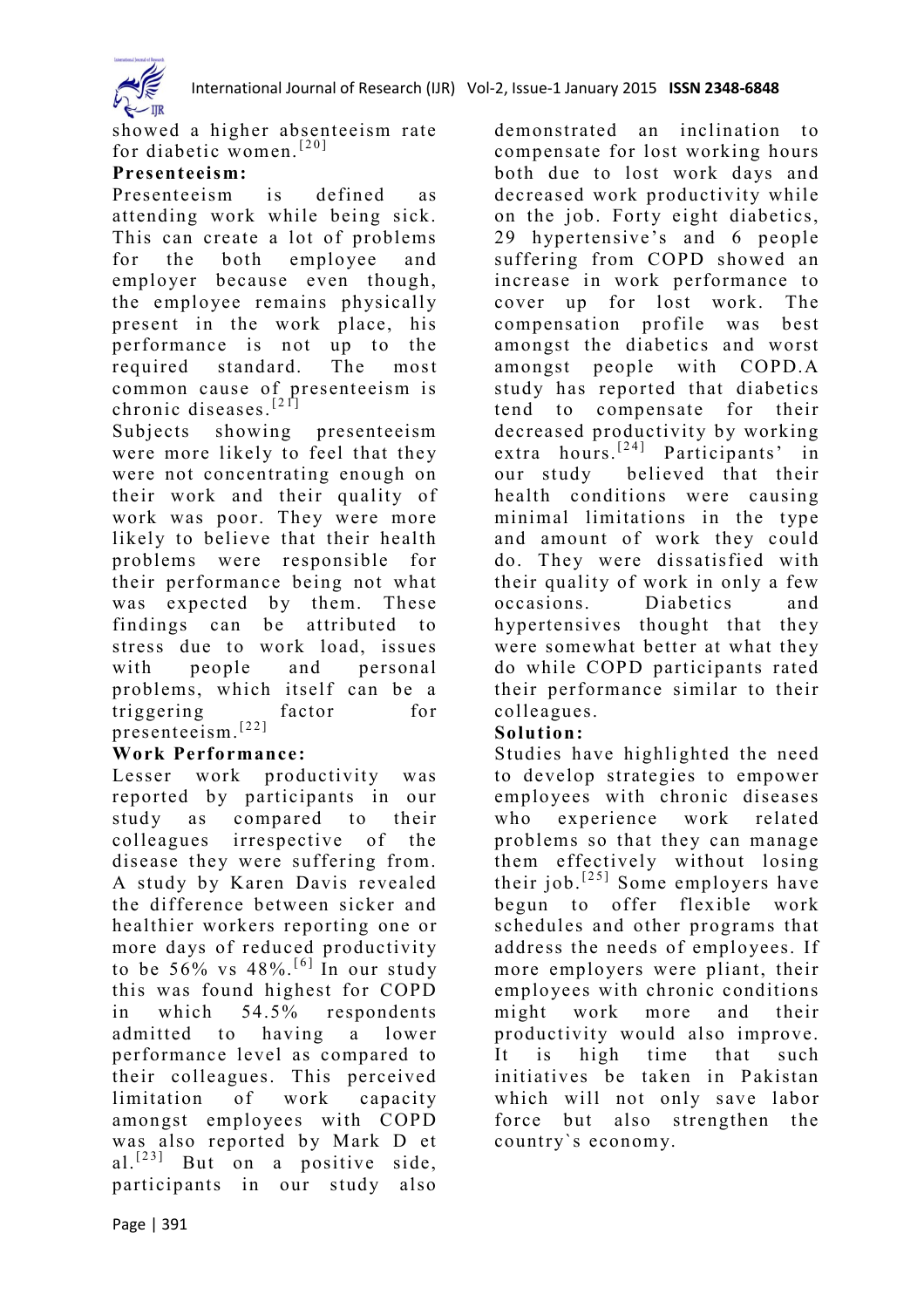

#### **Conclusion:**

Our study shows that not one single chronic disease could be highlighted as having the worst effect on work performance. It is, however, safe to say that COPD is the disease with having maximum impact on work performance and causing the maximum work limitation. Alternatively, Diabetes mellitus was the most commonly found chronic disease amongst bankers and was causing the greatest work hours lost. Hypertensives showed the best Presenteeism values with a greater percentage of hypertensives demonstrating performance that was rated better than their peers.

#### **Acknowledgements:**

The authors would like to acknowledge the following colleagues who provided their valuable time in helping the data collection and data entry of our study: Sidra Mehmood, AliyaRizvi, Sarah Khan, Mahvesh Khalid and RabyyanJunaid.

The authors would also like to thank the management of Habib Bank Ltd, Bank Al-Habib, United Bank Ltd, Faysal Bank, Bank Al-Falah and Standard Charted Bank Ltd who assisted us in the data collection.

### **References**:

1.Murray CJL, Lopez AD. Alternative projections of mortality and disability by cause 1990 -2020: Global Burden of DiseaseStudy. Lancet. 1997;349(906 4):1498–1504.

2. DeVol R, Bedroussian A. An Unhealthy America: The Economic Burden of Chronic Disease. Santa Monica, CA: Milken Institute; 2007.

3. Kessler RC, Greenberg PE, Mickelson KD, Meneades LM, Wang PS. The effects of chronic medical conditions on work

loss and work cutback. J Occup Environ Med. 2001 Mar;43(3):218 - 25. 4.Jonas: Mosby's Dictionary of Complementary and Alternative<br>Medicine. (c) 2005, Elsevier. Medicine. (c) 2005, Elsevier. Available at[http://medical](http://medical-dictionary.thefreedictionary.com/functional+limitation)[dictionary.thefreed](http://medical-dictionary.thefreedictionary.com/functional+limitation)ictionary.com/fun [ctional+limitation](http://medical-dictionary.thefreedictionary.com/functional+limitation) 5.Serious Functional Limitations. URL at [www.ct.gov/brs/lib/brs/manual/.../Se](http://www.ct.gov/brs/lib/brs/manual/.../SeriousFunctionalLimitations.pdf) [riousFunctionalLimitations.pdf](http://www.ct.gov/brs/lib/brs/manual/.../SeriousFunctionalLimitations.pdf) 6.Davis K., Collins, S. R., Doty, M. M., Ho, A., & Holmgren, A. (2005). Health and productivity among US workers. Issue Brief (Commonwealth Fund), 856, 1 -10. 7.Loeppke R, Taitel M, Richling D, Parry T, Kessler RC, Hymel P, et al. Health and productivity as a business strategy. J Occup Environ Med. 2007 Jul;49(7):712 -21. 8.Wasay M, Jabbar A. Fight against chronic diseases (High blood pressure, Stroke, Diabetes and Cancer) in Pakistan; cost-effective interventions; Journal of the Pakistan Medical Association  $05/2009$ ;  $59(4)$ : 196-7. 9.World Health Organization. Chronic Obstructive Pulmonary Disease. Fact Sheet N°315; November 2011. Available at [http://www.who.int/mediacentre/fact](http://www.who.int/mediacentre/factsheets/fs315/en/index.html) [sheets/fs315/en/index.html](http://www.who.int/mediacentre/factsheets/fs315/en/index.html) 10. Maroof KA, Parashar P, Bansal R, Ahmad S. A study on hypertension among the bank employees of Meerut district of Uttar Pradesh.Indian J Public Health. 2007 Oct-Dec; 51(4): 225-7. 11.Parashar P, Maroof KA, Bansal R, Ahmad S, Pant B. Prevalence and risk factors of diabetes among bank employees of Meerut district. Indian J. Prev. Soc. Med. 2009; 40 (3&4): 157-161 12.Griep RH, Chór D, Camacho LA. Cigarette smoking among bank employees Rev SaudePublica. 1998 Dec;32(6):533-40 13. Collins JJ, Baase CM, Sharda CE, Ozminkowski RJ, Nicholson S,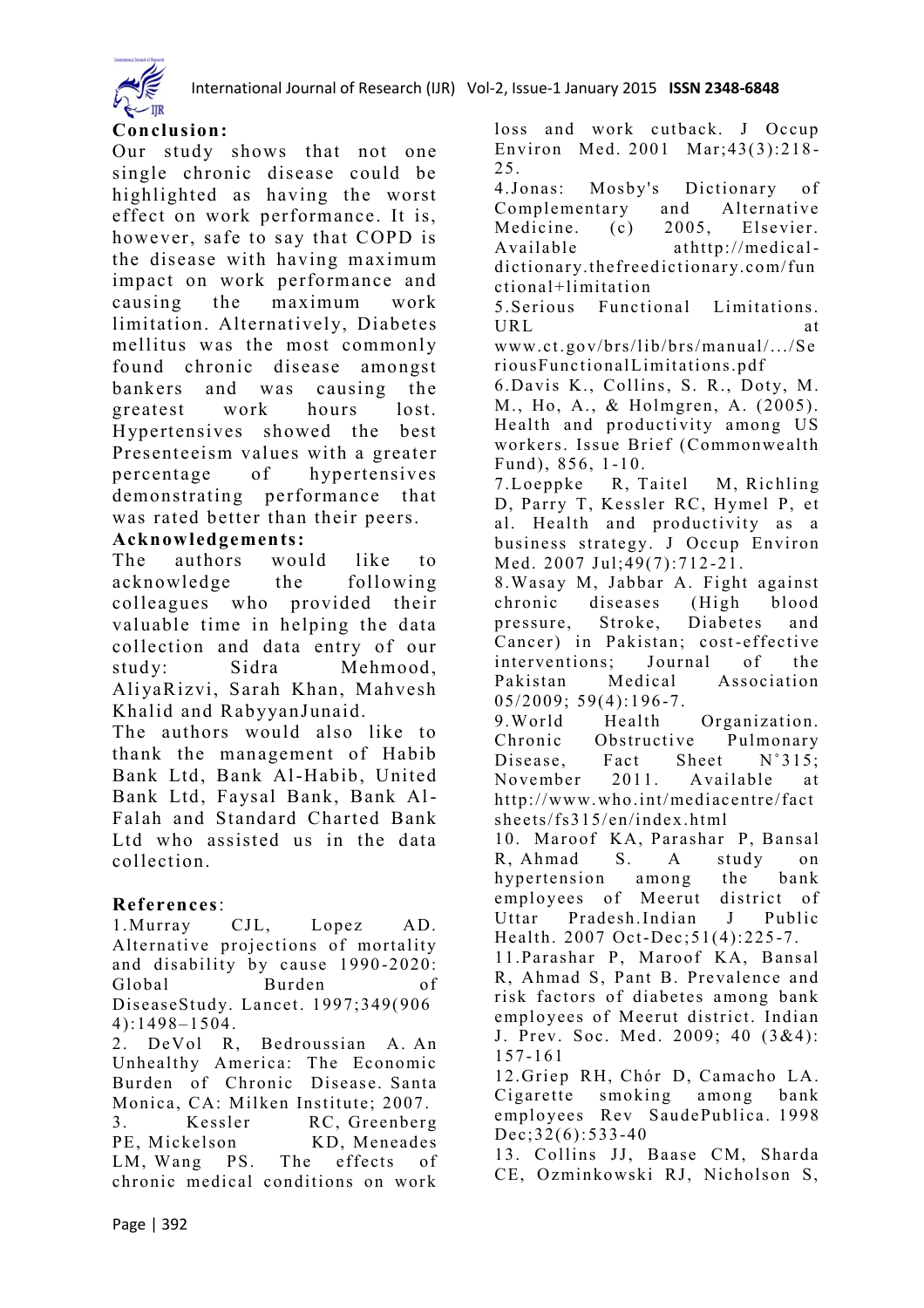

Billotti GM, et al. The assessment of chronic health conditions on work performance, absence, and total economic impact for employers. J Occup Environ Med. 2005;47(6):547-557. 14.Kessler R, Barber C, Beck A, Berglund P, Cleary P, McKenas D, et al. The World Health Organisation Health and Work Performance Questionnaire (HPQ) Journal of Occupational and Environmental Medicine. 2003;45:156–174. 15.Kessler et al, memorandum, Available at URL [http://www.hcp.med.harvard.edu/hpq](http://www.hcp.med.harvard.edu/hpq/ftpdir/absenteeism%20presenteeism%20scoring%20%20050107.pdf) [/ftpdir/absenteeism%20presenteeism](http://www.hcp.med.harvard.edu/hpq/ftpdir/absenteeism%20presenteeism%20scoring%20%20050107.pdf) [%20scoring %20050107.pdf](http://www.hcp.med.harvard.edu/hpq/ftpdir/absenteeism%20presenteeism%20scoring%20%20050107.pdf) 16.Fletcher MJ, Upton J, Taylor-Fishwick J, Buist SA, Jenkins C, Hutton J, Barnes N et al. COPD uncovered: an international survey on the impact of chronic obstructive pulmonary disease [COPD] on a working age population. BMC Public Health. 2011; 11: 612. 17.National Academy on an Aging Society. Workers and Chronic Conditions, Opportunities to improve productivity. Number 10, August 2000. Accessed on 2013 Jan 3. Available from URL: [http://www.agingsociety.org/agingso](http://www.agingsociety.org/agingsociety/pdf/Workers.pdf) [ciety/pdf/Workers.pd](http://www.agingsociety.org/agingsociety/pdf/Workers.pdf) f 18.Ward MM, Javitz HS, Smith WM, Whan MA; Lost income and work limitations in persons with chronic

respiratory disorders; J ClinEpidemiol. 2002 Mar;55(3):260 - 8.

19.Vijan S, Hayward RA, Langa KM: The impact of diabetes on workforce participation: results from a national household sample. Health Serv Res. 2004; 39:1653–1669

20.Julius U, Gross P, Hanefeld M. Work absenteeism in type 2 diabetes mellitus: results of the prospective Diabetes Intervention Study. DiabeteMetab. 1993;19(1 Pt 2):202 - 6.

21.Mitra S. Managing Absenteeism and Presenteeism in the Workplace. Updated 2008. Accessed 2012 sep. URL at

[http://www.cpa2biz.com/Content/me](http://www.cpa2biz.com/Content/media/PRODUCER_CONTENT/Newsletters/Articles_2008/Careers/Workplace.jsp).Presenteesim) [dia/PRODUCER\\_CONTENT/Newslet](http://www.cpa2biz.com/Content/media/PRODUCER_CONTENT/Newsletters/Articles_2008/Careers/Workplace.jsp).Presenteesim) [ters/Articles\\_2008/Careers/Workplac](http://www.cpa2biz.com/Content/media/PRODUCER_CONTENT/Newsletters/Articles_2008/Careers/Workplace.jsp).Presenteesim) [e.jsp](http://www.cpa2biz.com/Content/media/PRODUCER_CONTENT/Newsletters/Articles_2008/Careers/Workplace.jsp).Presenteesim)

22.Coopmans JWM. Stress related causes of Presenteeism amongst South African Managers. University of Pretoria.2007 Nov 14. Accessed on 2012 Nov 13. URL at [http://upetd.up.ac.za/thesis/available](http://upetd.up.ac.za/thesis/available/etd-03202010-214137/unrestricted/dissertation.pdf)  $/etd - 03202010 -$ 

[214137/unrestricted/dissertation.](http://upetd.up.ac.za/thesis/available/etd-03202010-214137/unrestricted/dissertation.pdf) [pdf](http://upetd.up.ac.za/thesis/available/etd-03202010-214137/unrestricted/dissertation.pdf)

23.Eisner, M. D., Yelin, E. H., Trupin, L., & Blanc, P. D. (2002). The influence of chronic respiratory conditions on health status and work disability.Journal Information, 92(9).

24.Lavigne, J. E., Phelps, C. E., Mushlin, A., &Lednar, W. M. (2003). Reductions in individual work productivity associated with type 2 di abetes mellitus. Pharmacoeconomics, 21(15), 1123-1134.

25.Varekamp, I., Heutink, A., Landman, S., Koning, C. E., De Vries, G., & van Dijk, F. J. (2009). Facilitating empowerment in employees with chronic disease: qualitative analysis of the process of change.Journal of occupational rehabilitation, 19(4), 398 -408.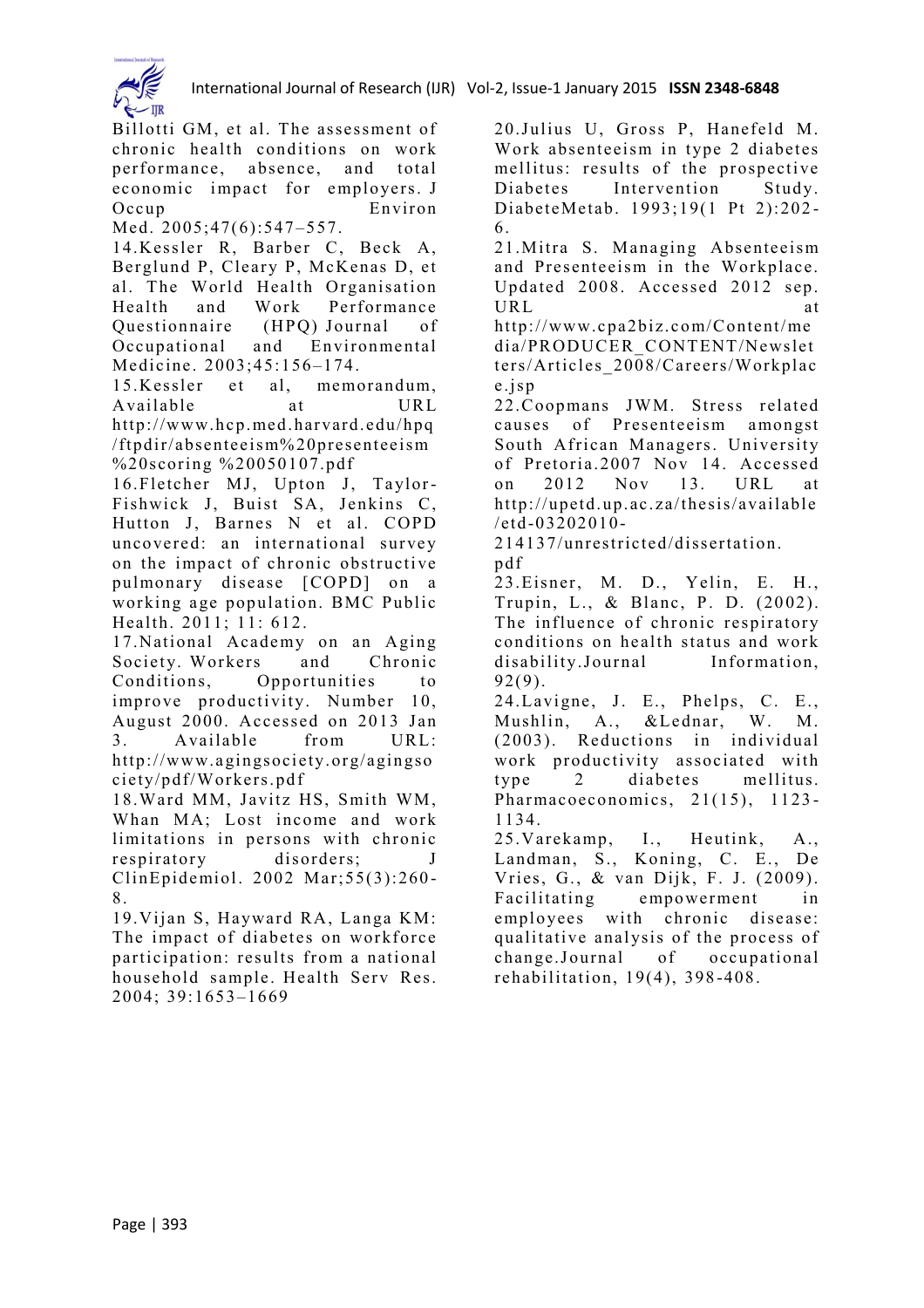

# **TABLES:Table 1: Demographics**

|                                                                                                                                                       | <b>Diabetes</b><br>$N = 160$                                          | Hypertension<br>$N = 111$                                         | <b>COPD</b><br>$N=33$                                                 | p-value  |
|-------------------------------------------------------------------------------------------------------------------------------------------------------|-----------------------------------------------------------------------|-------------------------------------------------------------------|-----------------------------------------------------------------------|----------|
| Age:                                                                                                                                                  | (10.7)<br>50 years<br>IQR)                                            | 51 years $(11$ IQR)                                               | 47 years<br>(14)<br>IQR)                                              | $0.024*$ |
| Duration<br>0f<br>Illness                                                                                                                             | $8.22 \pm 5.31$ years                                                 | $7.77 \pm 5.42$ years                                             | $3.03 \pm 1.70$<br>years                                              | < 0.001  |
| <b>Male Gender</b>                                                                                                                                    | 112, 70 %                                                             | 79, 71.2 %                                                        | 21, 63.6 %                                                            | 0.708    |
| Married                                                                                                                                               | 155, 96.8 %                                                           | 105, 94.5 %                                                       | 26, 78.8 %                                                            | < 0.001  |
| Education<br>Intermediate .1<br>Graduation .2<br>Post- $.3$<br>Graduation                                                                             | 38, 23.8 %<br>58, 36.2 %<br>64, 40 %                                  | 16, 14.4 $\%$<br>35, 31.5 %<br>60, 54.1 %                         | $7, 21.3 \%$<br>11, 33.3 $%$<br>15, 45.5 $\%$                         | 0.04     |
| Income<br>$15,001 - 20,000$<br>$\cdot$ 1<br>$20,001 - 30,000$<br>$\cdot$ 2<br>$30,001 - 50,000$ .3<br>$50,001 - 80,000$<br>$\cdot$ 4<br>$>80,0000$ .5 | $32, 20 \%$<br>19, 11.9 $%$<br>16, 10 $%$<br>43, 26.9 %<br>50, 31.2 % | 6, 5.4 $%$<br>18, 16.2 %<br>28, 25.2%<br>31, 27.9 %<br>28, 25.2 % | $9, 27.3 \%$<br>20, 6.1 %<br>5, 15.2 $%$<br>10, 30.3 $%$<br>7, 21.2 % | $0.557*$ |
| Required hours<br>per week                                                                                                                            | $40(10)$ IQR                                                          | $40(10)$ IQR                                                      | 40 (13) IQR                                                           | $0.01*$  |
| Worked<br>hours<br>per week                                                                                                                           | 40 (13) IQR                                                           | $\frac{38(15)}{10}$ IQR                                           | $38(15)$ IQR                                                          | $0.087*$ |

\*Kruskal-Wallis test for skewed variables